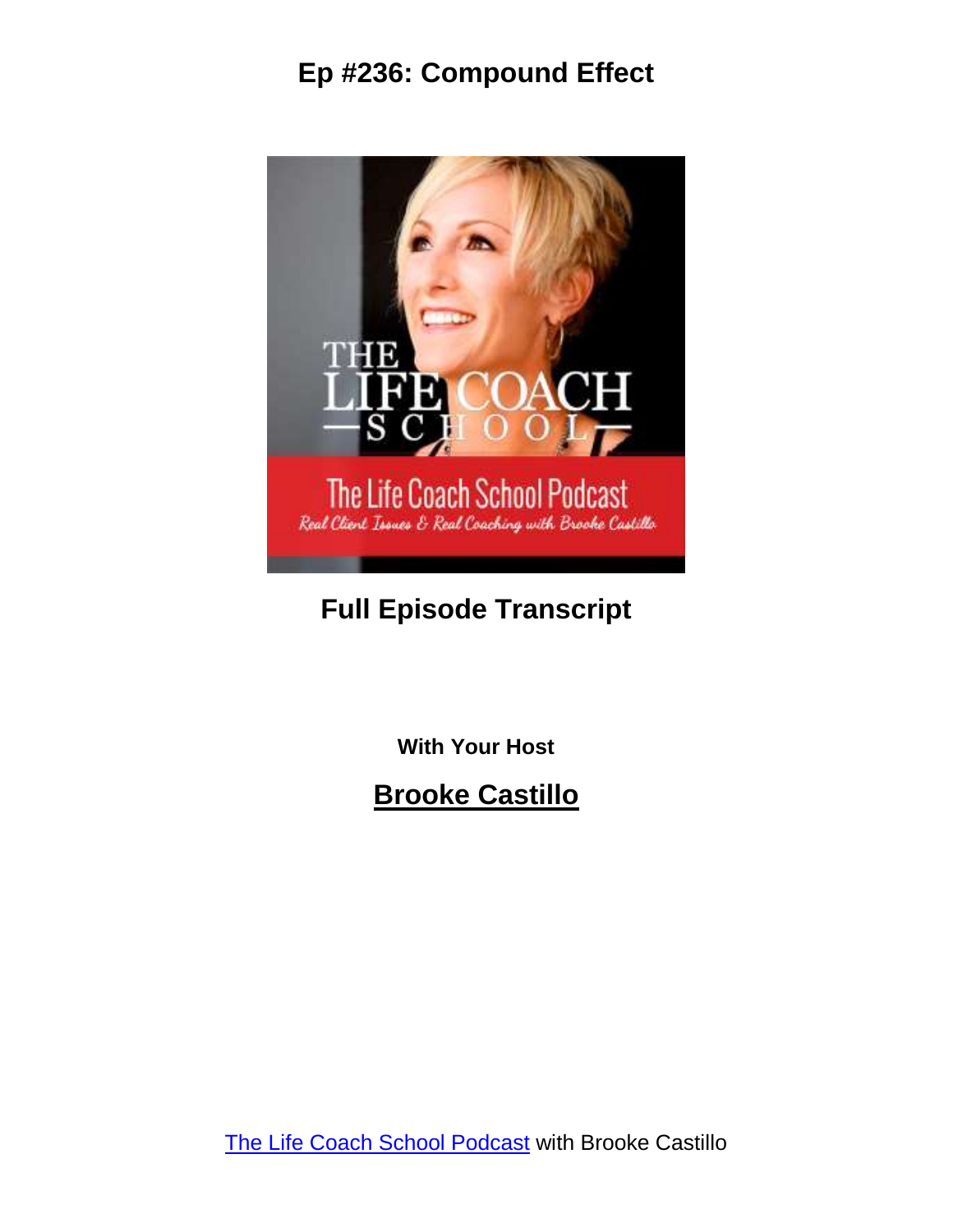Welcome to *The Life Coach School Podcast*, where it's all about real clients, real problems and real coaching. And now your host, Master Coach Instructor, Brooke Castillo.

Well hello there, my friends. How are you today? Are you driving? Everybody, if you're driving, look in that rearview mirror. Look at it. Give yourself a little wink. So fun, just a little, "Hey, 'sup?"

Okay, here's what I want to talk about today. We're going to talk about the compound effect. And the way that I want to talk about it is, here we are, right in the middle of my life. It's a Wednesday at two. Now, I don't have another meeting until 3:30 and I'm about two podcasts ahead in terms of recording them.

So in this moment, I could do whatever I want. I'm recording episode 236. It's kind of a random episode on a random day in a random hour of my day. And yet, here I am, recording the podcast on the compound effect. And it makes perfect sense that I would use recording this podcast as an example.

So, when I first started the podcast and I was recording these every day consistently, I didn't have many people listening. If I would have skipped a podcast, nobody really would have noticed. Most people weren't listening. Nobody was used to be being consistent. I hadn't created a compound effect yet.

But I promise you that if I didn't record this podcast and it didn't get published, now we would have some problems. Every once in a while, we have a glitch in the system where the podcast doesn't get published exactly on time, and y'all go crazy; let's just be honest. Y'all lose your minds when I do that.

And it makes me laugh because I've created this effect. I've created this expectation and this effect. And I didn't create it by coming out and being grand and being loud and yelling and making a big grandstand. The way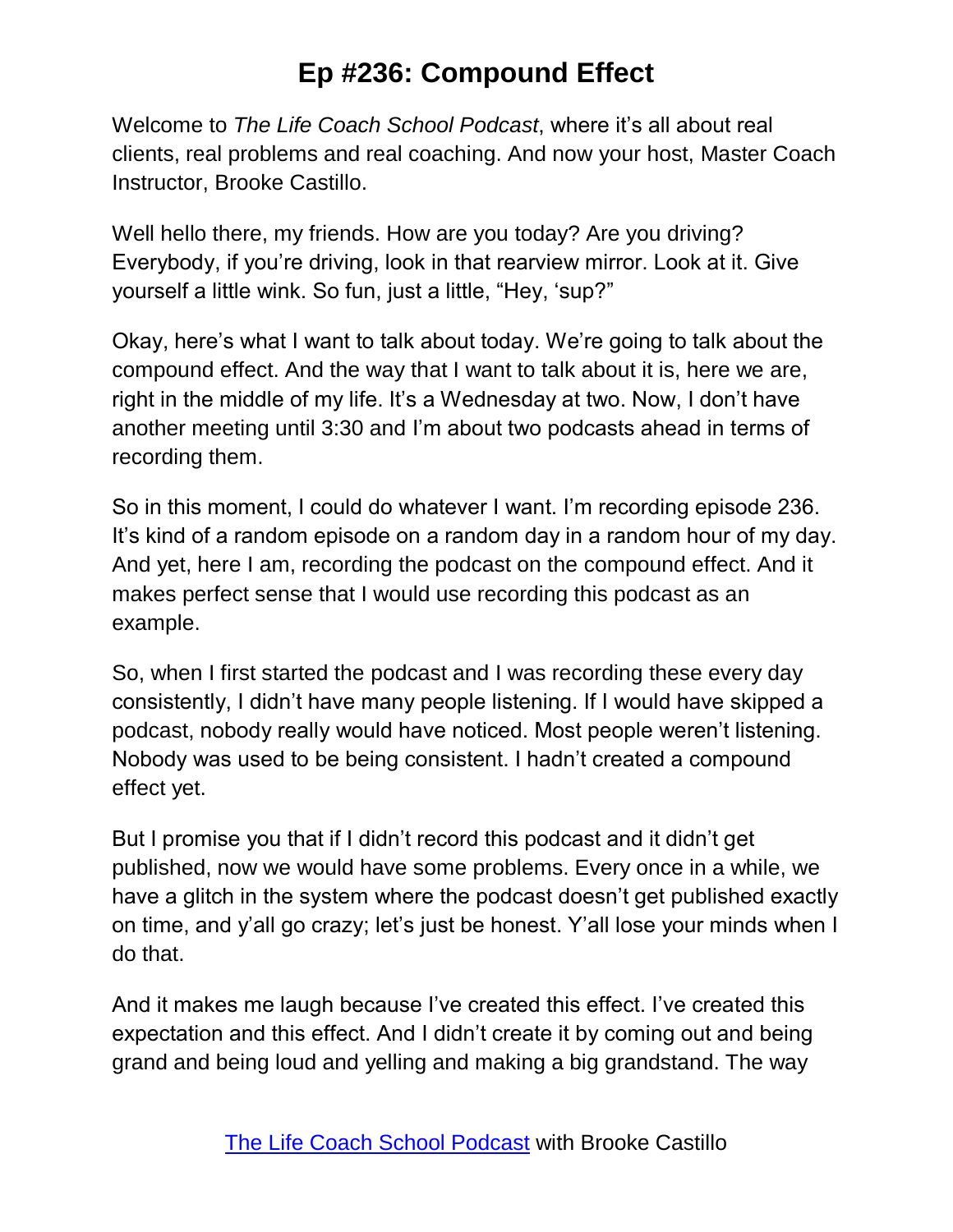that I created this effect was by showing up every single week and recording a podcast. And I've done that for the past four years now.

And because of that consistency and because of making that choice every single week, randomly – like, I think about the time when I recorded episode 14, the time I recorded episode 32, or 41, or 112. Not significant, not big choices, not big decisions. It would have been just as easy for me not to record those as it would have been to record them.

But because I showed up every week and because I recorded those podcasts every week, I now have a consistent body of work, I have a consistent listenership audience that has pretty high expectations of me to deliver a podcast that's well prepared and thoughtful on time. That is my privilege, that is my honor now.

But I have earned that honor, I have earned that audience, through the compound effect. And what the compound effect is, is a lot of little decisions that add up to a big pile of success. And I want to teach you about the compound effect because it is how we do everything and it is sprinkled throughout all of my work and all of the tools that I teach you.

Most of us are waiting for the big win. We're waiting for the lottery. We're waiting for the book deal. We're waiting to get discovered. We're waiting for the agent to discover us and then to have this big huge win. And, fortunately, that is not how it works.

Fortunately, the way that we create an effect in our life is by showing up on a Wednesday at two o'clock and getting to work, and trading the instant reward for the compound reward; trading the instant effect for the compound effect. Because, here's the deal, I'm not going to get any applause for recording this today.

Nobody's going to thank me. No one's going to tell me what a good job I did. No one's going to even know. I'm going to turn off this recording and the only person who will know is Pavel, if he happens to look at his computer today, that I've recorded an episode.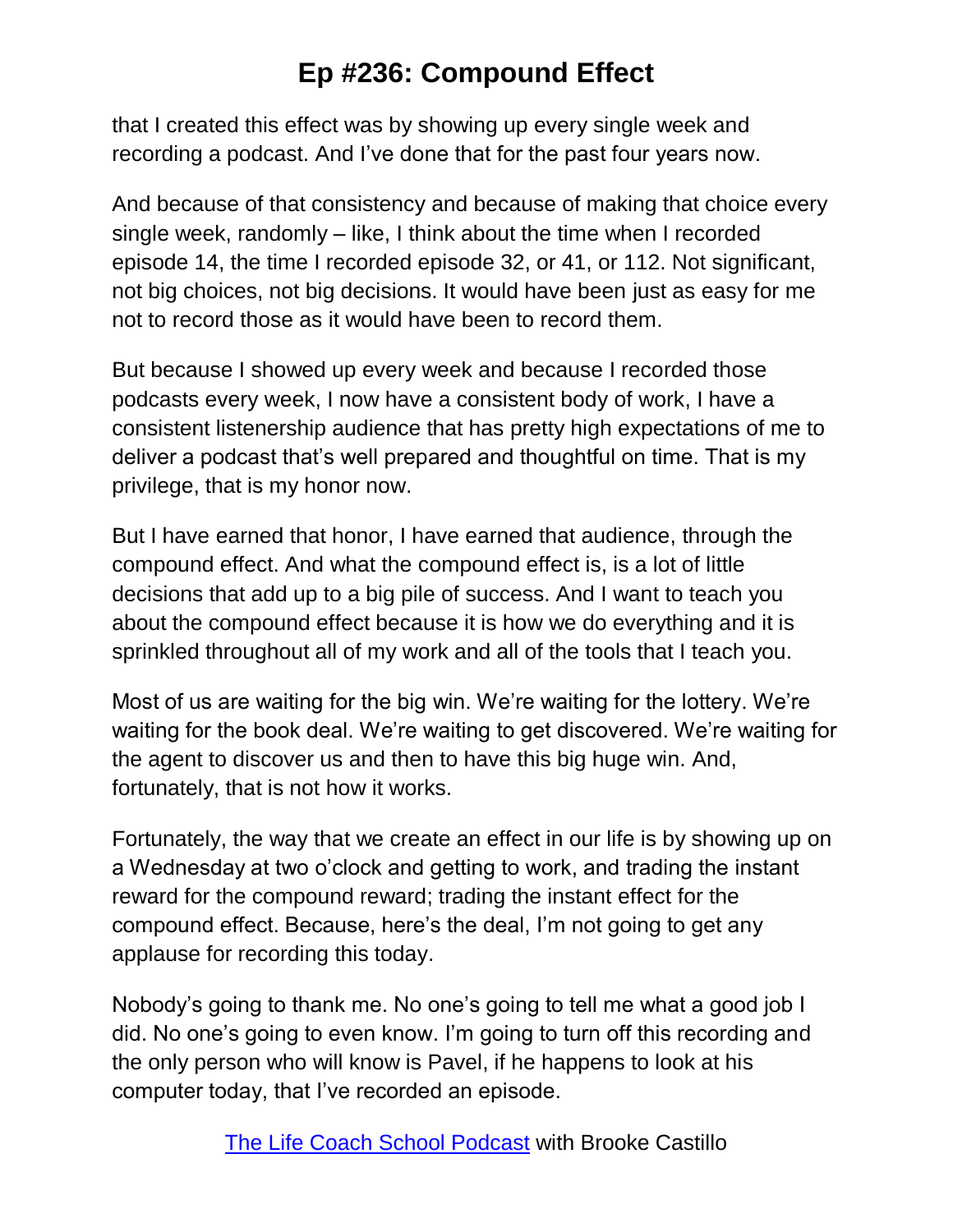I'm not going to tell anyone, I'm just going to show up and do it. But, because I do that every week, and that adds up and adds up and adds up, now, I have one of the top-rated podcasts on iTunes. Now, I have so much content that changes so many people's lives because of all these Wednesdays, because of all these Tuesdays where I've just sat in my chair – I usually don't work on Tuesdays, but every once in a while I have to, to make up for something.

I sit in my chair, I pull out my notes that I've prepared and I go to work. And I want you guys to remember that the big wins are made up of the little wins. And the big quits are made up of the little quits. The little decisions that we make every day will eventually add up to an effect; to a compound effect.

If you have a bite of a cookie every day, that will add up. If you skip the bite of the cookie every day, that will add up. Will you notice it on the scale the next day? No. Will you notice it on the scale that week? Probably not. But the compound effect of skipping the bite of the cookie every single day for a year will be significant.

Now, here's where that becomes a problem. You may not realize why you're getting the effect that you're getting if you don't pay attention to the compound effect, if you don't pay attention to how doing something begets you doing something begets you doing something which ultimately creates that result.

These little insignificant daily choices aren't necessarily enjoyed in the moment. I won't have a deep sense of satisfaction after I record this, although I will be pretty satisfied, but I won't have a deep sense of it. What will happen is someone will write me an email and I'll receive it next week.

And they'll say, "I've been listening to your podcast for a year and my life is unrecognizable and it's totally different." Now, that person won't write me that letter because I recorded this podcast, but that person will write me that letter because I've recorded all of the podcasts. I've shown up and done it.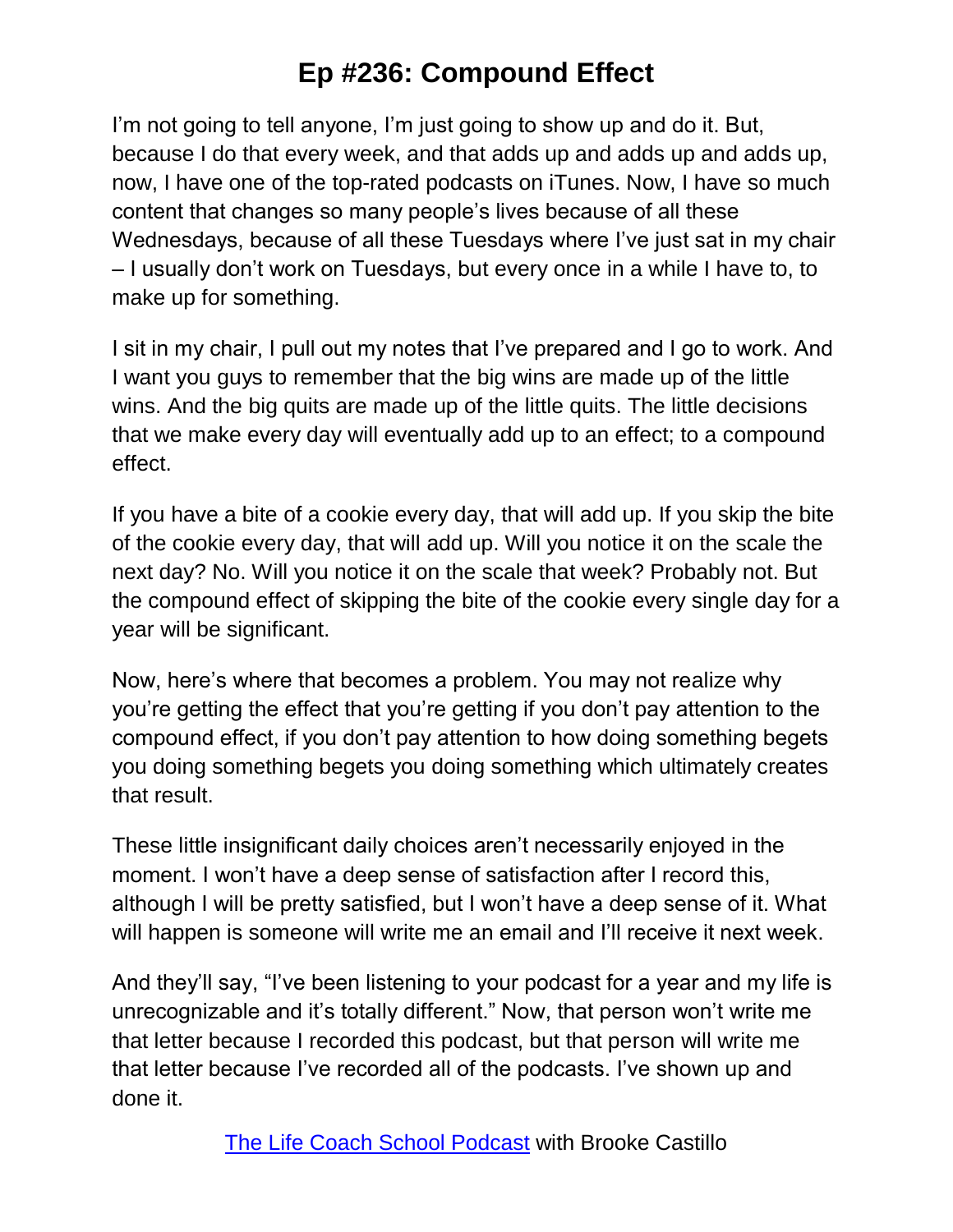I've done the thing that was just as easy not to do, that didn't seem significant in the moment. The bite of the cookie doesn't seem significant. The recording of the podcast when I'm already a couple ahead doesn't seem significant. The connecting with my kids every day when they were toddlers instead of working did not seem significant, my friends. It was hard, but I do think there has been a compound effect being at home with my kids, working with them here, I think, has made an impact, has made an effect especially on me.

So I want you to think about this with your house, if you don't clean your house ever. Eventually, you will have the compound effect of it. If you clean it just a little bit, you will have the compound effect of that. So why do we make all of our insignificant choices insignificant? Because we're so hungry for that immediate award.

But when we understand that all the insignificants are what add up to the significant, then we can start looking at our lives very differently. Your days are what pile up your successes. So I want you to look at your day. I want you to evaluate all the choices you've made today. And if you make those same choices every day, what will be the result?

For me, I'm recording a podcast today and I'm going to probably do it every week for the next five years. And I, at that point, will have such a significant body of work. I will have the compound effect of something way bigger than I could have wrapped my mind around doing in one decision. It's just many decisions.

Deciding to do a podcast is one decision, and then it's 100 decisions after that. It's a decision to do it every day, even when no one's listening. It's a decision to show up, even if you could just do a replay, you could just do a season, you could just take a break. There's so many options.

No one would be mad if I told you guys, "Hey, I'm going to take a threemonth break." You'd be like, "Oh, no…" but you wouldn't be mad. Maybe you would be mad, who knows; I have some pretty rabid listeners.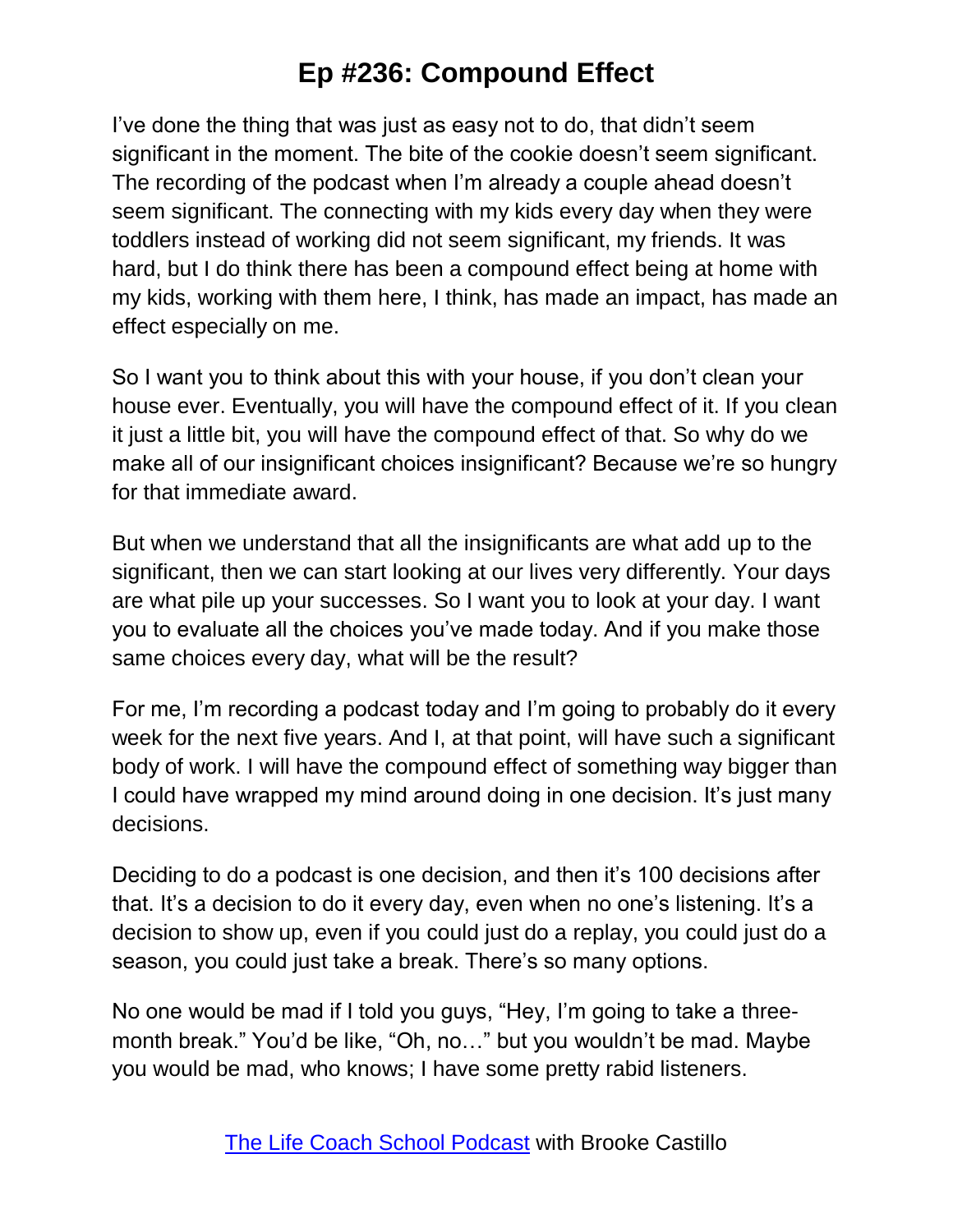But the truth is, I could make all of those choices, and yet because I have made the insignificant significant choice of showing up every week, I now have a huge very loyal audience and a very successful business and I've helped a tremendous amount of people.

The other area where I really see the compound effect is in my body of knowledge. I was just talking to one of my friends about this today and I think it's important. She's like, "You have to say this on the podcast…" so I'm going to say it.

So many of you watch the news and you listen to the news in your phone feeds. It comes up. And I used to have it – for some reason, I got a new phone and it was always showing me notifications of big things happening in the world, and I said, "Oh, that's probably not a bad idea. It's probably good for me to understand the big things, like if there's a hurricane coming may way or if someone important gets shot, I should probably be in touch with those things."

And so for a while, I had that on my phone. And the amount of time that it took me to read it and then process it and then think about it seemed very insignificant. And those notifications would come up, I would say, three times a day; very insignificant, but compared to looking at my phone all the time.

And what I noticed was that my brain was spending a lot of time thinking about those things. And what's important to know is that the news is all about telling us the outlying things that happen, the things that are not normal, the things that are very rare that are happening in the world.

They don't say, "Hey, Joey got up and had cereal this morning and then went to school." They're not talking about that. "Hey, another boy made it home safe from school again. Hundreds of people flew on an airline today with no problem." We don't hear that on the news. We'd be bored by that, right?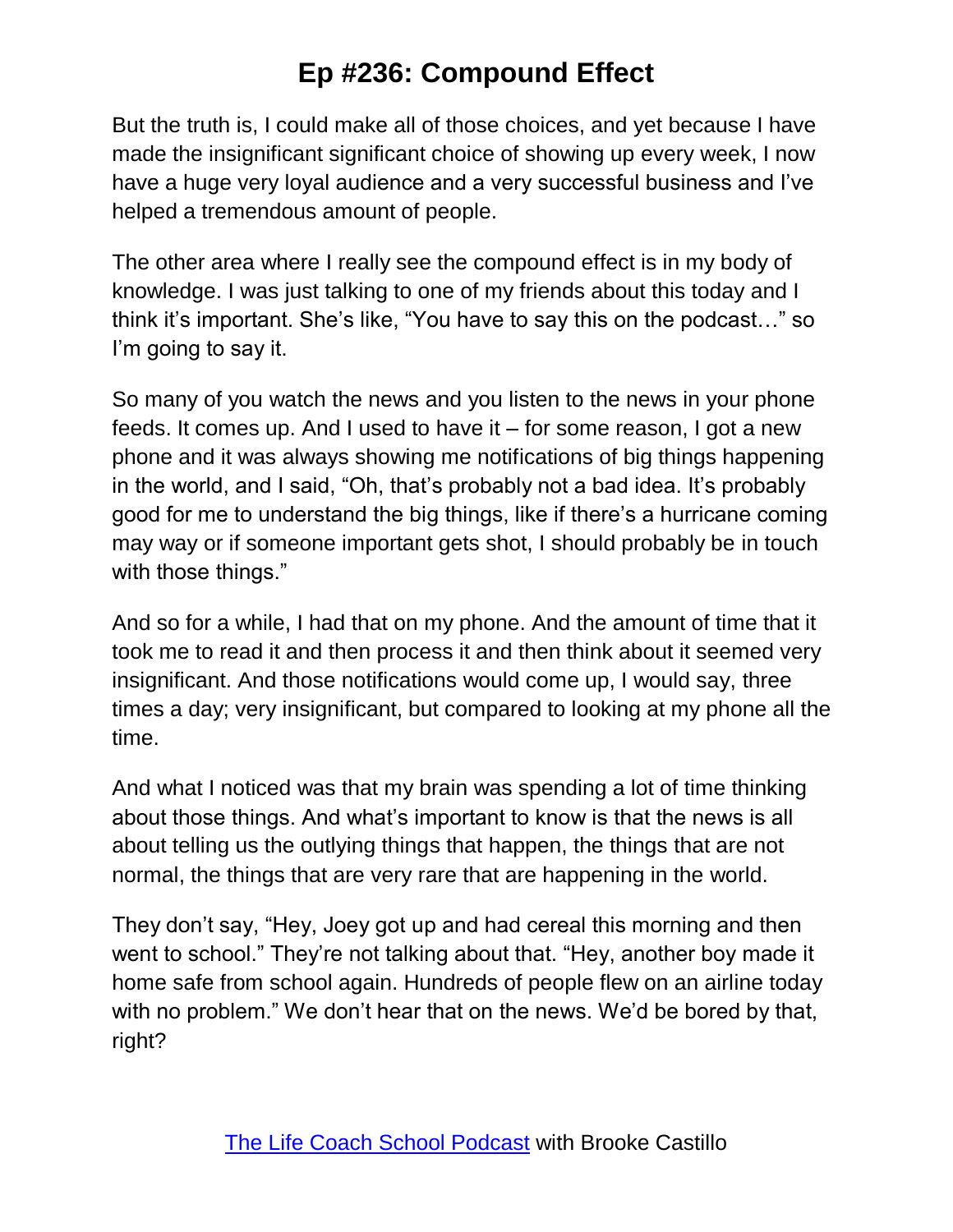We want to hear when a plane crashes and when kids get kidnapped and all of the things that are kind of on the outlying scary part of life that aren't as common. So when you're filling your brain with all of these negative things, which most news is, on the regular just in little drops, it adds up and has a compound effect. And I started to notice that effect in my life.

I started to feel it. And as soon as I turned those off, I felt very differently. So when people come to me and they're like, "Oh my gosh, did you read the news?" No. "Oh my gosh, did you hear what happened?" No. "Oh my gosh, don't you feel like you should know these things?" No, I don't.

I don't see that having a daily drip of negativity into my brain serves me in any way. And in fact, what I want to do with my brain every day is feed it with positivity and wonderfulness and ideas and tools and studies and approaches. And the compound effect of me having done that every single day of my life is profound.

My body of knowledge, as it applies to what is going on in my industry, is vast. I understand stuff on such a deep level; not because I sit around and study for weeks at a time but just because every day, I fill my brain. And not only do I fill my brain with that content, but then I think about that content. That is what I've trained my brain to do.

There's been a couple of times where Chris, my husband, has handed me his phone to show me something on Facebook and then I have started to slide that picture and see the next thing in Facebook and the next thing in Facebook and the next thing in Facebook. And before I know it, I've spent hours using my brain to see what's happening on Facebook.

And the compound effect of that every day has been significant for some of you. Most of you don't understand how often you're talking about other people and politicians and governments that you just don't like and constantly putting that in your brain, feeding your brain with sensationalized interpretations of what's happening on Twitter.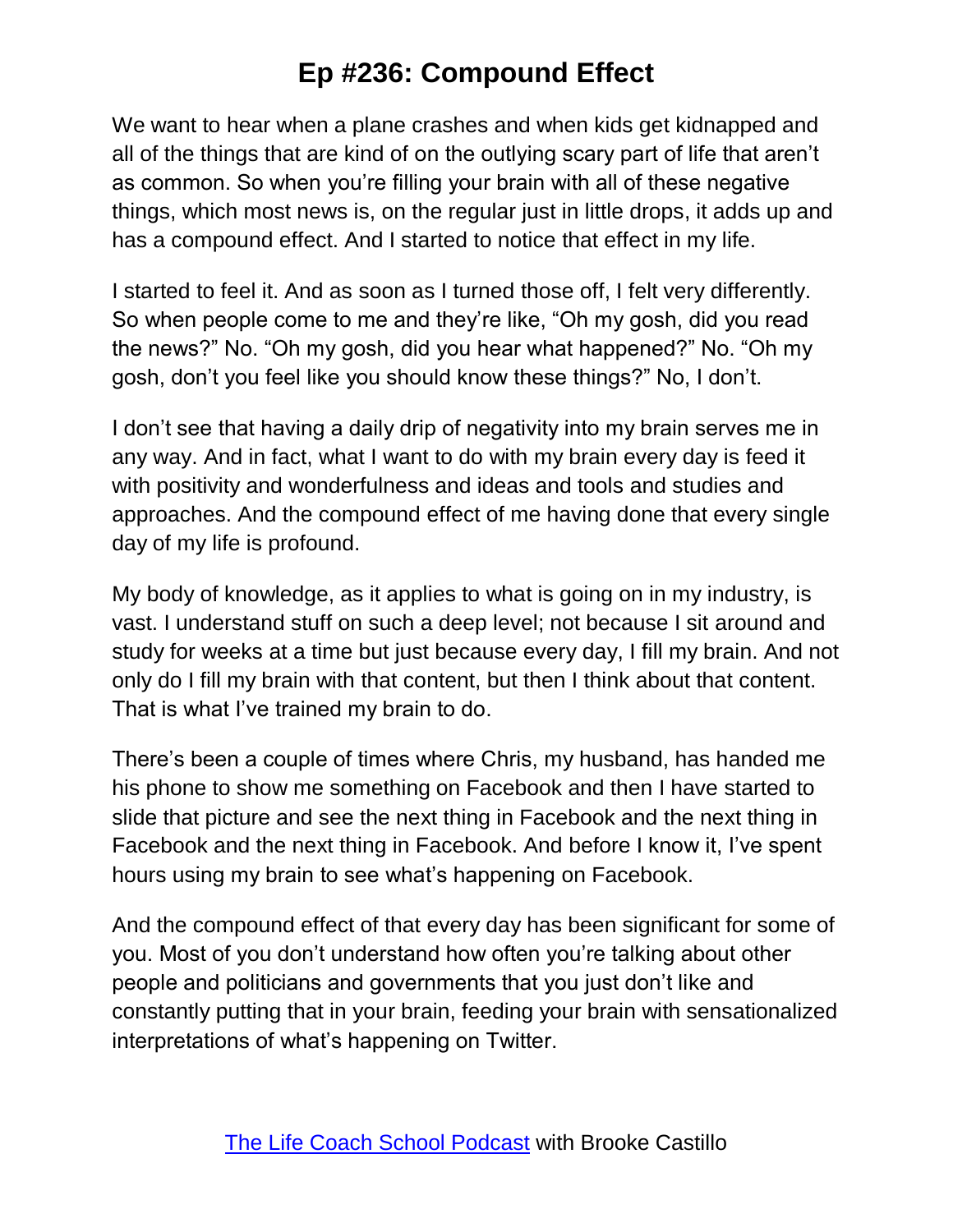And I just want you to be aware of the compound effect of that and make sure you're doing that consciously. "Oh, I'm not on Facebook that much, it's not that significant." Anything you do every day is significant; anything; the compound effect of brushing your teeth every day, the compound effect of showering every day, the compound effect of cleaning your home, all of it, eating healthy food.

So when you look at your day and how you spend your day and what you put into your mind and what you think about and the choices that you make may seem insignificant. But I want you to take a snapshot of your day today and I want you to look at everything that you've done and I want you to times it by 365, if that is something that you do every day.

"Oh, I just check Twitter for five minutes or I just see what's going on on Facebook for five minutes. I just slide through Instagram. I just read this one person's blog." Times it by 365. How much time is it? How much energy of your brain is it, and just notice the compound effect on it.

And the other thing I want you to notice is if you wrote one page a day every day, you'd have a 365-page book. People always say, "I don't have time to write a book." But do you have time to write one page of a book every day? And if the answer is yes, then you have a book. That book's probably a little bit long, right? Most people don't want a 365-page book.

The other thing that I do a lot of that makes me good at my craft is I coach myself. I coach myself every day. People say, "How are you so fast? How are you so masterful at coaching?" I do it every day; just a little bit every day.

It's easier not to do it, but I choose to do it. And I can always tell my instructors, my students, my clients that have coached themselves – they all tell me – some of them tell me, "Oh, I've been coaching myself." And I can tell that they haven't because the skill is so sharp when you do something every day.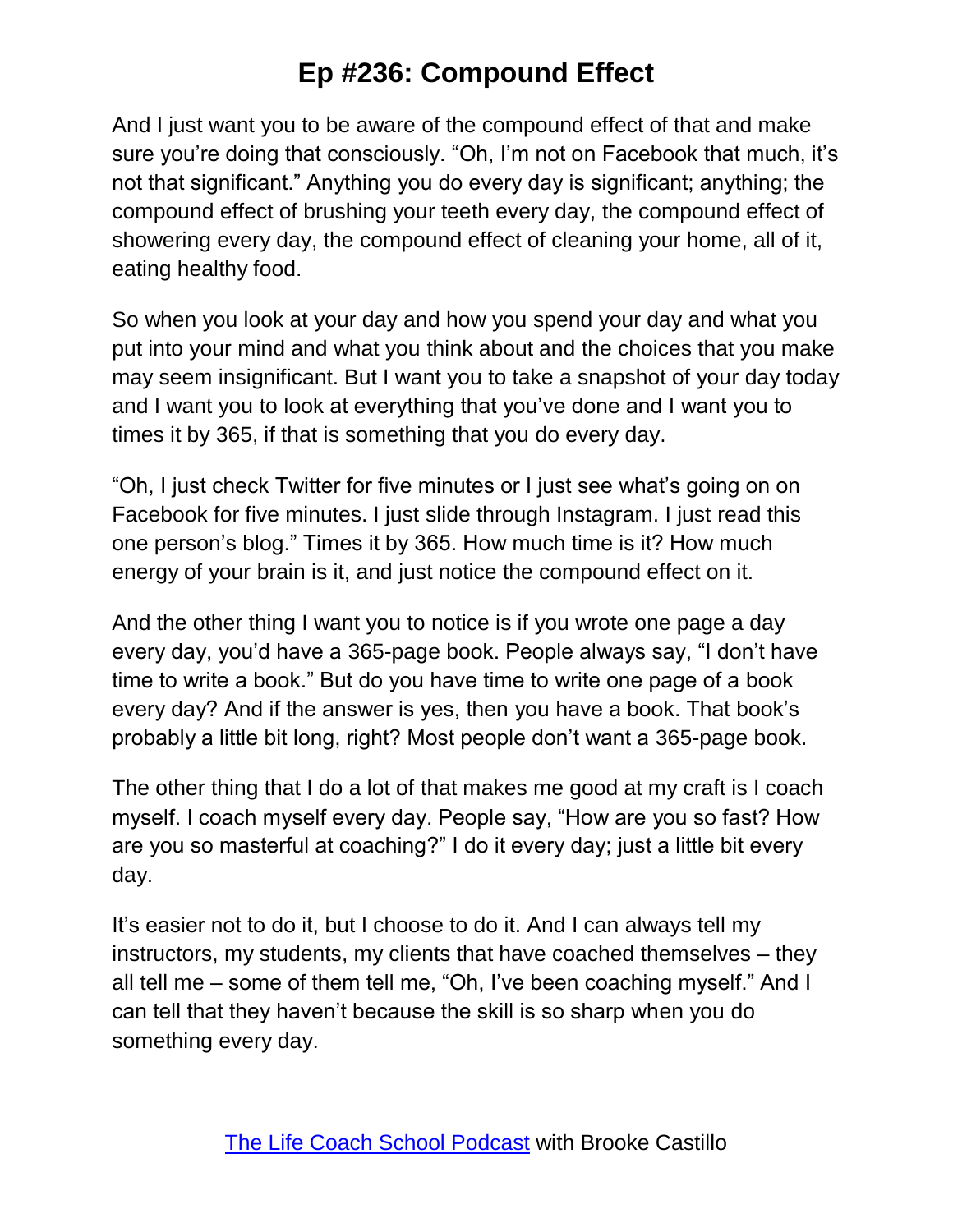I had a friend one time, she wanted to learn how to do a headstand in yoga. And she's like, "I'm just going to try and do a headstand every day for a year. That's all I'm going to do, just try." And I thought that was so amazing. Like, what an amazing thing to be willing to do every day when you don't know how to do it.

And of course, by the end, she was able to do it. And I think about this too. Right now, I found a great yoga class. And for many years, I did a lot of yoga and I did it every day. A girlfriend and I decided one year that we were going to do yoga every day for the year.

And it was such an amazing year for me because I went and did yoga and my body changed and my experience changed and I was able to do all this crazy one-handed handstand craziness. We went to these yoga classes that were like packed with people and we could just flow together and I was so at one with my body and I was able to do vinyasa in really hot heat for like 90 minutes and never even have one thought about it being difficult.

And then my yoga teachers left my yoga studio and went to another yoga studio and then the other yoga studio just wasn't as easy for me. So I've kind of unconsciously stopped doing as much yoga. And then I came to Texas and I tried to find a yoga studio, and for some reason, two different yoga studios I went to, my body, for some reason hormonally, was not responding to the heat very well. And so I got nauseous both times.

So I decided consciously to just not do yoga for a while. And at the beginning of this year, I decided, "Okay, I'm going to do yoga." I'm going to do 52 session of yoga this year. That would be one a week. And I just couldn't find a yoga studio. And then just a month ago, I realized, hey, I made this commitment publicly to my team that this would be my goal, that I would do 52 yoga sessions, so I'm going to get to it.

So I found this great yoga studio and I went to the yoga studio and I started doing it and I'm totally out of yoga shape. The compound effect of not doing yoga for over a year, and I mean regularly – I've done it here and there, but regularly – is profound. I'm stiff.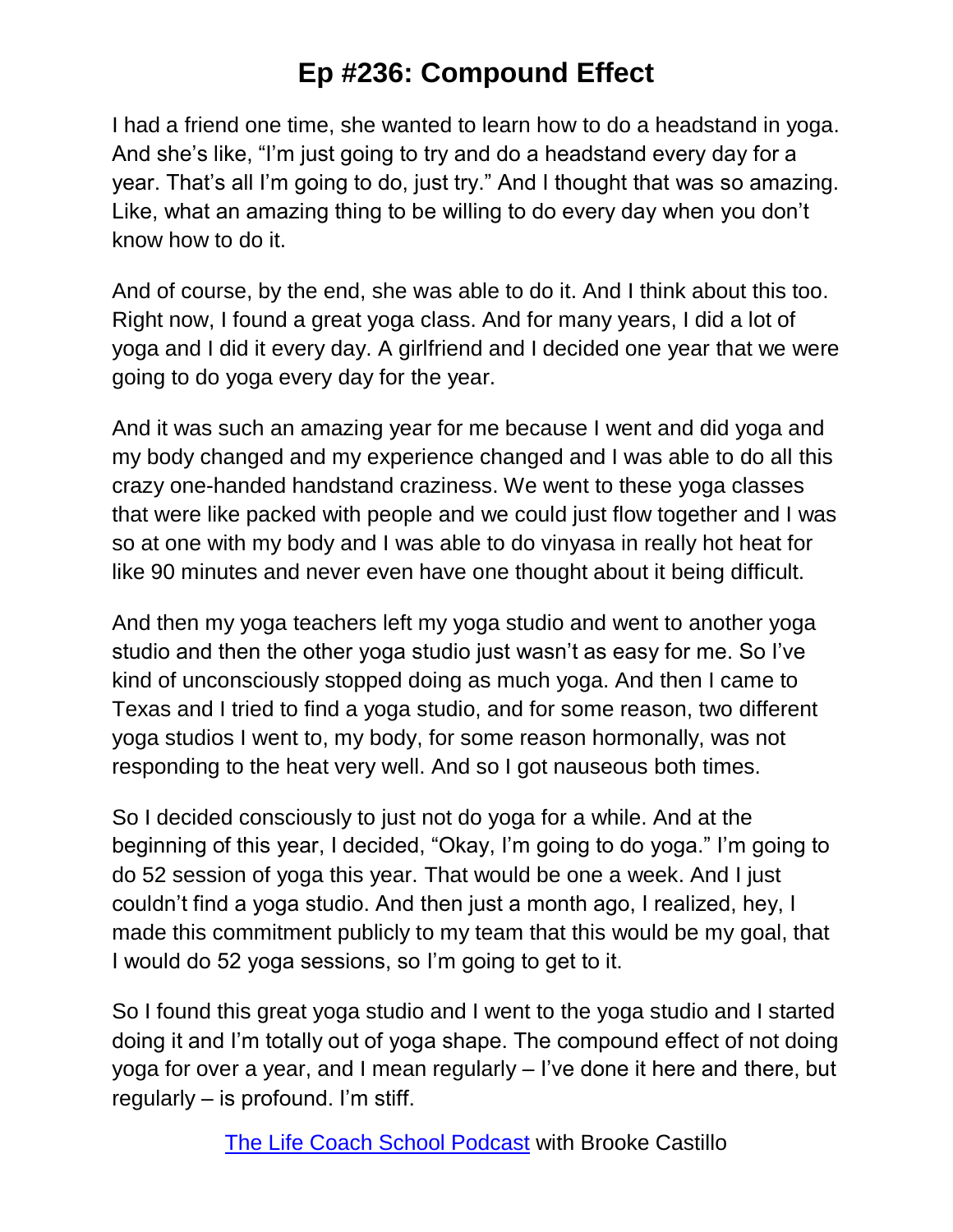I can't do the things that I used to be able to do in yoga. But here's what I know; if I do yoga 52 times before the end of the year, I will have the compound effect of that. I don't have it now. And here's what matters about that for me so much is I was in yoga yesterday and there's a position in yoga that's called up-dog.

It's basically where you push  $-$  if you do it properly  $-$  you push your legs and your body and you arch your back up off of the mat. And I have what I would call a beautiful up-dog, except right now I can't do it beautifully because I'm not as strong as I used to be. And so I don't do up-dog, I do what I call cobra. I do a version of my up-dog.

And the instructor's always calling for up-dog and there's a part of me that feels like I want to let them know, "No, I know how to do yoga, I've done it before, I know how to do up-dog." It's like I want to prove that I have the ability to do something, but the truth of it is, because of the compound effect right now in my life, because of the decisions that I've made every day, I don't have that compound effect.

Now, here's what I thought – and this is so crazy to think about. I thought about where I was at the end of that year of doing yoga every day and how amazing it was to be able to do all those amazing things with my body and to just really enjoy my yoga class at that deepest level. And I started thinking, "What if I had done yoga every day since then, where would I be in terms of my practice today?"

And it wouldn't have had to be every day. What if it was every week? What if I had just continued, no matter what, to show up for yoga once a week. I would have maintained that ability. And now, because I made the choice not to do that, not to maintain it, now I'm at the effect of that compound, which is stiff and not as strong and not as limber and not as in-shape to do yoga.

It's fascinating, right? It's not because of the big decision, it's just because it was easier for me not to not to do it – but not that big of a deal to do it, I just didn't bother. And now, I look back, I'm like, if I were to do that again, I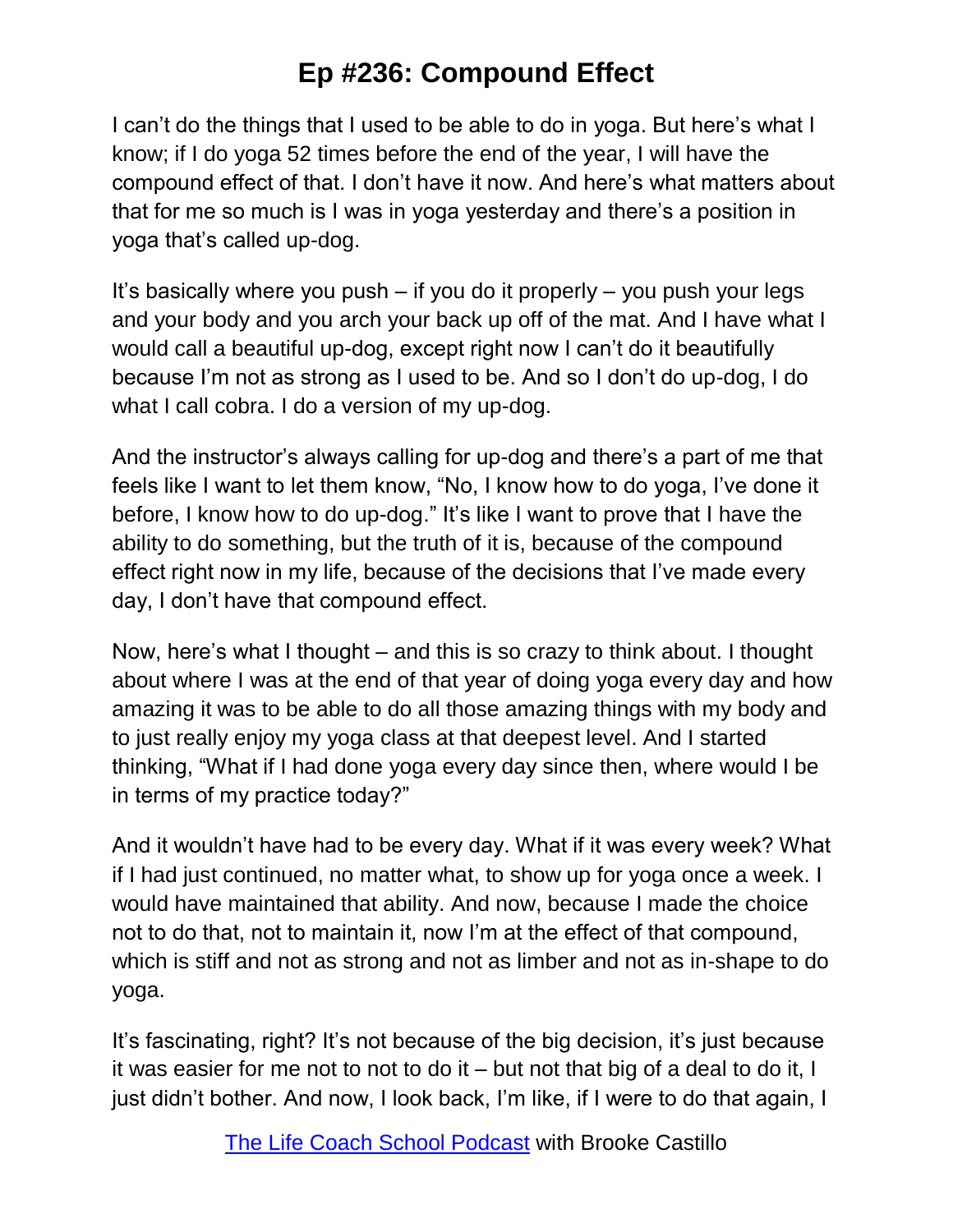want to be sure that I say to myself, "Just keep going. Find a yoga class. Do it."

Right, because now, I'm very committed to getting my 52 yogas in and I can't wait until I've gotten my 52 classes in because then I know I'll be back to my up-dog and my handstands and my headstands and I'm very limber so I'll be able to fold myself in half. And that's just the compound effect of showing up and doing a little bit every single day.

And that's true with my weight, it's true with my health, it's true with my relationships. Going on date night once a week with my husband, having family dinners with my family, even though it doesn't seem like a big deal for us all to sit down at the table and stare at each other, it adds up. It matters. Those conversations matter and we do them on the constant, consistently. And eventually, you have – all these choices have added up to something.

So think about, what are the things that you're doing that you're now enjoying the compound effect of? Maybe it's not smoking, maybe it's taking a walk every day, which I've done every day; literally every day. And I get to enjoy the health benefits of that.

What is it that you do every day that you're enjoying the compound effect of positively or negatively? Maybe you're waking up late. Maybe you're not recording your podcast. Maybe you're not writing that book you want to write. Maybe you're not taking the walk because it doesn't matter today.

But can you do something today that doesn't matter today but will have a compound effect in the future? I think that's one of the secrets to success, my friends. I think understanding that when you take a small decision and times it by time, you create what you want to create in your life, positive and negative. And when you look at your day as if it doesn't matter what I choose today, you miss out on the opportunity for that compound effect.

Most of the time, we hear about this with money. We hear about saving money and the compound effect of money and how if you save a little bit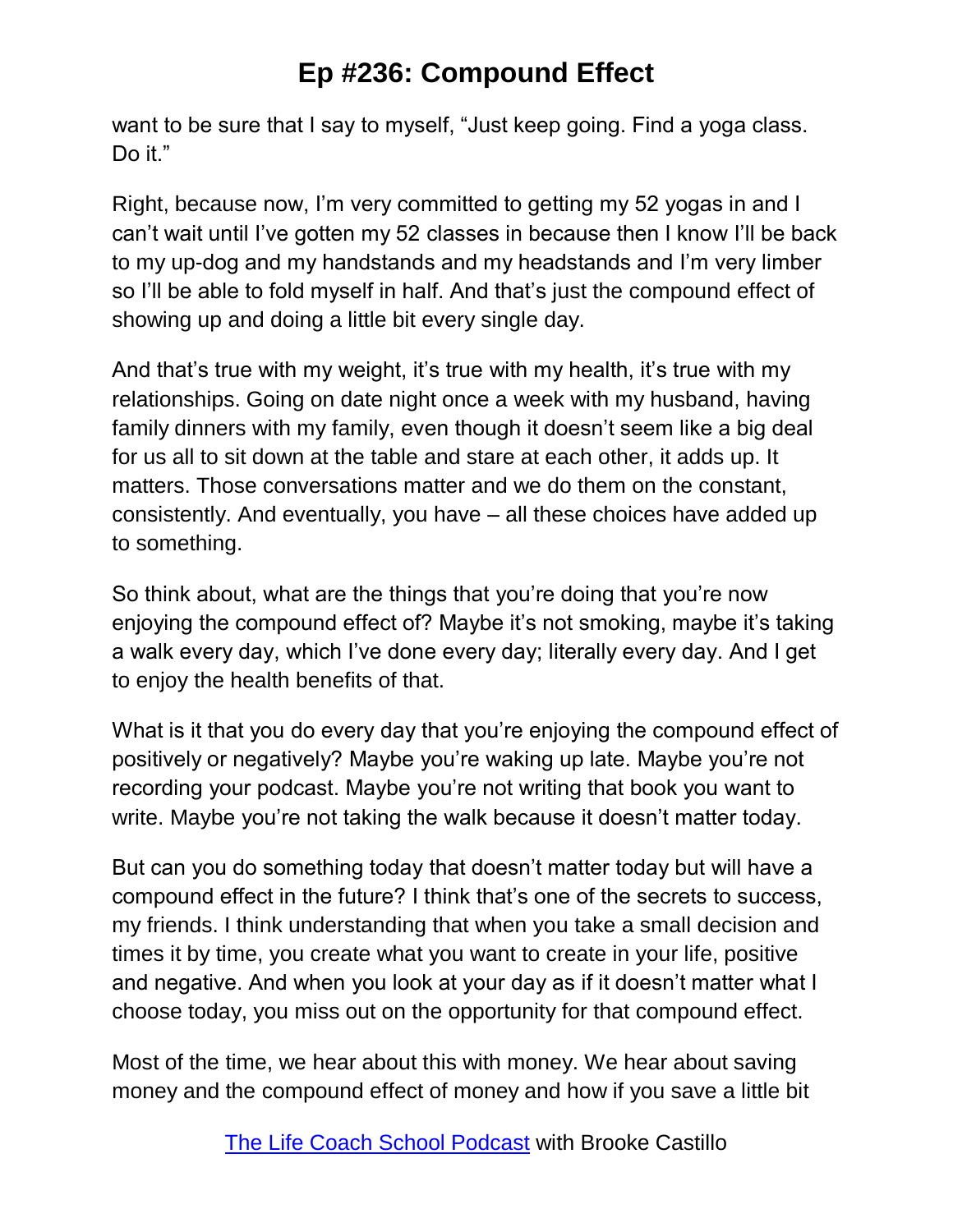every day, it starts to add up. But here's the best part of the compound effect; it isn't linear in the sense that if I record something today and then I record something tomorrow and then I record something the next day or if I take a walk or if I work out or if I do yoga, that I will get incremental increases evenly throughout all of those days.

What happens is, after a certain amount of time, there is a tipping point. There is a point where all of the effect is compounded so intensely that the result is way beyond the cumulative effect of all those days. So, for example, if you look at the number of hours that I've put into the podcast, it's a lot of hours. It's a lot of choices.

But my effect that I get from having done that in my business is priceless. There is no linear amount. It's not like, "Oh, 236 episodes, that equals this certain amount of money." It's compounded so many times on top of so many times that the effect is priceless; the same with my health.

I mean, think about with our cleanliness, with our health; the effect of it is beyond what we could even expect. And it's the same with alcohol, for example. I was just looking back at some videos. I was trying to find some old videos of myself from before I quit drinking.

And I was looking at them and I was like, what the heck. I look so different. My skin looks different. My eyes look different. Everything looks different. And I looked at all the videos, like even after I'd been not drinking for a year, you couldn't really tell. But now, the compound effect on my face of not drinking is unbelievable.

It seems like such a subtle little difference. And, of course, I wouldn't have quit drinking just because of the effect that it would have on my face four years from then. But it's significant, it adds up; all those little things.

So when you look at your day, I want you to think about what are you creating with all your little decisions? What is the compound effect for you? What does a normal day look like for you? What is the compound effect of those actions?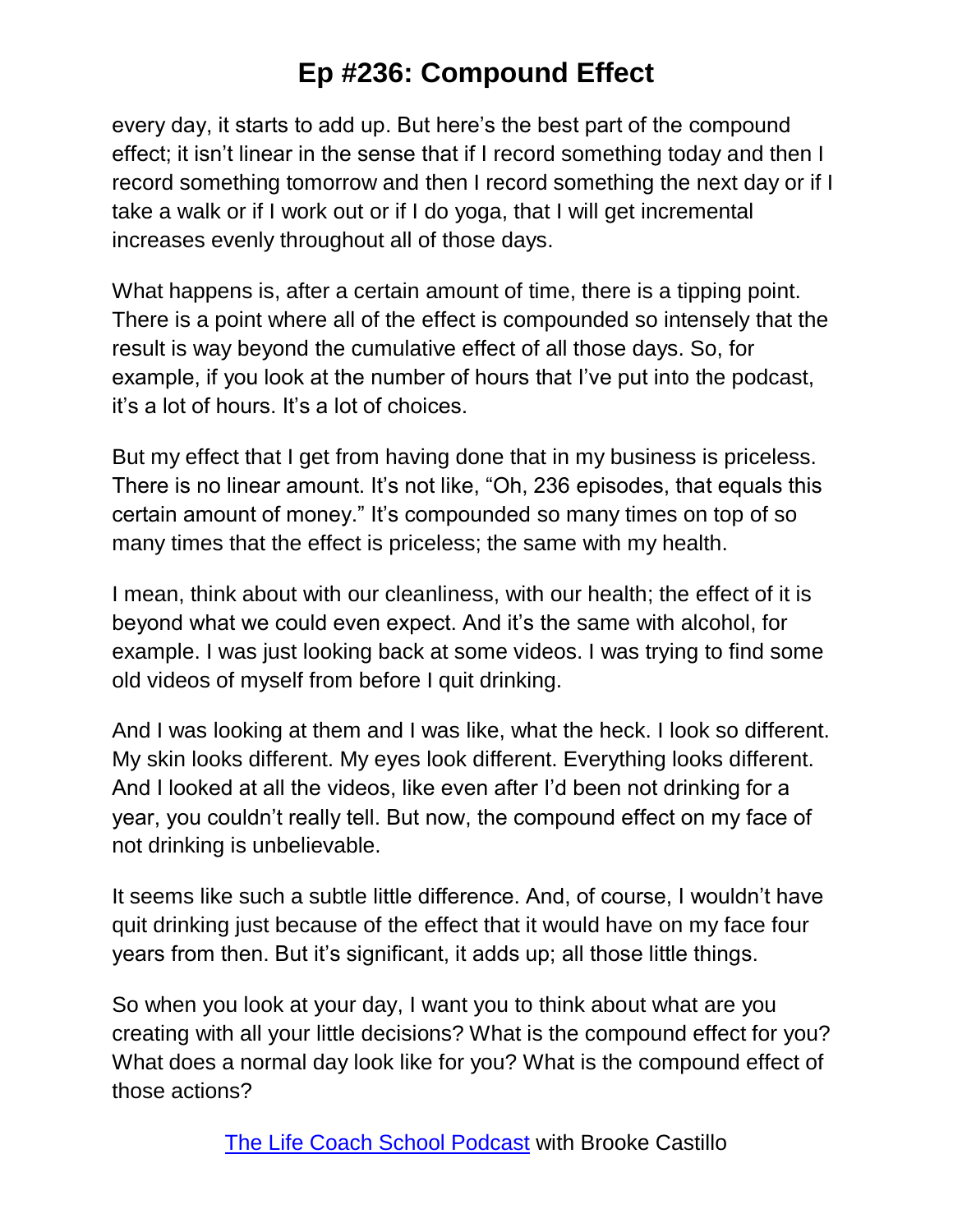Now, awareness is the first step, so you have to start tracking. You have to start looking. Remember that the little things are what compound into the big things. The hardest part for me is always having patience for the long game. And the only way I can have patience for the long game is to love the process. I can't hold out with willpower for the result; I have to learn how to love the process.

So I would have never stopped drinking just for the effect of not drinking. I had to enjoy the process of not drinking. Instant gratification is what I s stealing our dreams. We give more of our life to instant gratification than to anything else. And the problem is, our brains are designed for it, for that reward system, to constantly be seeking it.

But when we can delay our gratification, we get to enjoy the compound effect, which is always working. It's always going to create a routine in our life. And if you want to become more, if you want to create a different result, you have to rinse and repeat over and over the small decisions in order to reap the big results.

I remember, I used to think there was such a bummer in routines. I just can't imagine having to do the same thing every single day. It just seemed so boring. And especially in the beginning, to have to get that flywheel moving, like me right now, I'm a about seven yoga classes in. The stiffness and how sore I feel and how challenging it is and not being able to really make it through a whole class without going into child's pose and feeling like I can't get into the full effect of my pose because I'm not quite limber enough to do it.

What I know is true is that the longer I stick with it, the less I will have that. And if I constantly stick to it and never give up again I'll never have to go through this process again. So we have to remember that every single effect in our life is caused first by a thought. Every model we live by is a choice we get to make every single day. The choices and the models that we choose will compound and become our lives.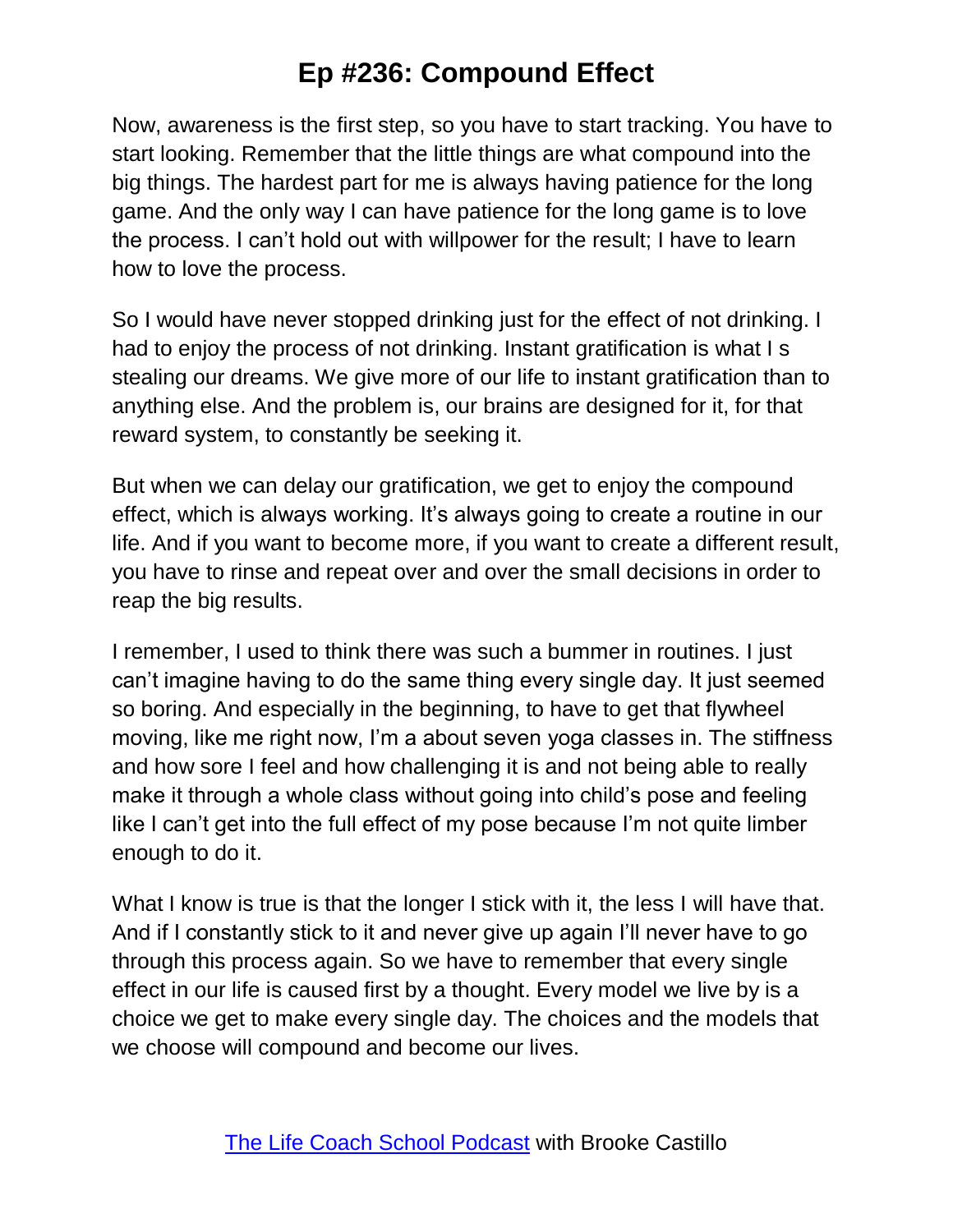The way that we change our live sis by changing our days; changing every choice we make. Every day, I decide not to drink. I decide not to overeat. I decide not to buffer. I decide to learn and do a date night with my husband and time with my family and masterminds with my business colleagues.

And once the momentum goes and once I've done step after step after step after step, all of a sudden, the results start to take off. The momentum increases. But it takes so long to get to the top of the mountain to be able to go down it that it feels like it's never going to happen and it's so easy to give up.

So once you start creating that result for yourself, once you have created the result, then the result itself becomes its own producer. It starts producing its results without any more work on your part. So I go to yoga and I'm able to produce health and I'm able to produce getting more limber and being in those poses with very little effort because of the compound effect of the consistency.

That initial work where I wasn't seeing any results, where I wasn't seeing any change, where I wasn't feeling any better, in fact I was feeling worse and feeling sore, doing all of that is what takes me to the end where all of a sudden, one day, I just pop up and do a handstand. So if you take your work and then you add it to your result, then you have that increased strength and then all you need is time.

Do it again and again and again and again and then you will get the compound effect of time on purpose. When you invest money then your money starts making money with no further investment on your part. And then it starts compounding on top of it, so then the money that you've made starts making money.

And then that money that that's made starts making money, then that's when you get the tipping point and that's when your life explodes. There are no instant successes. When you look back on the people that have sustained success in their life, they have built it on a pile of day to day choices.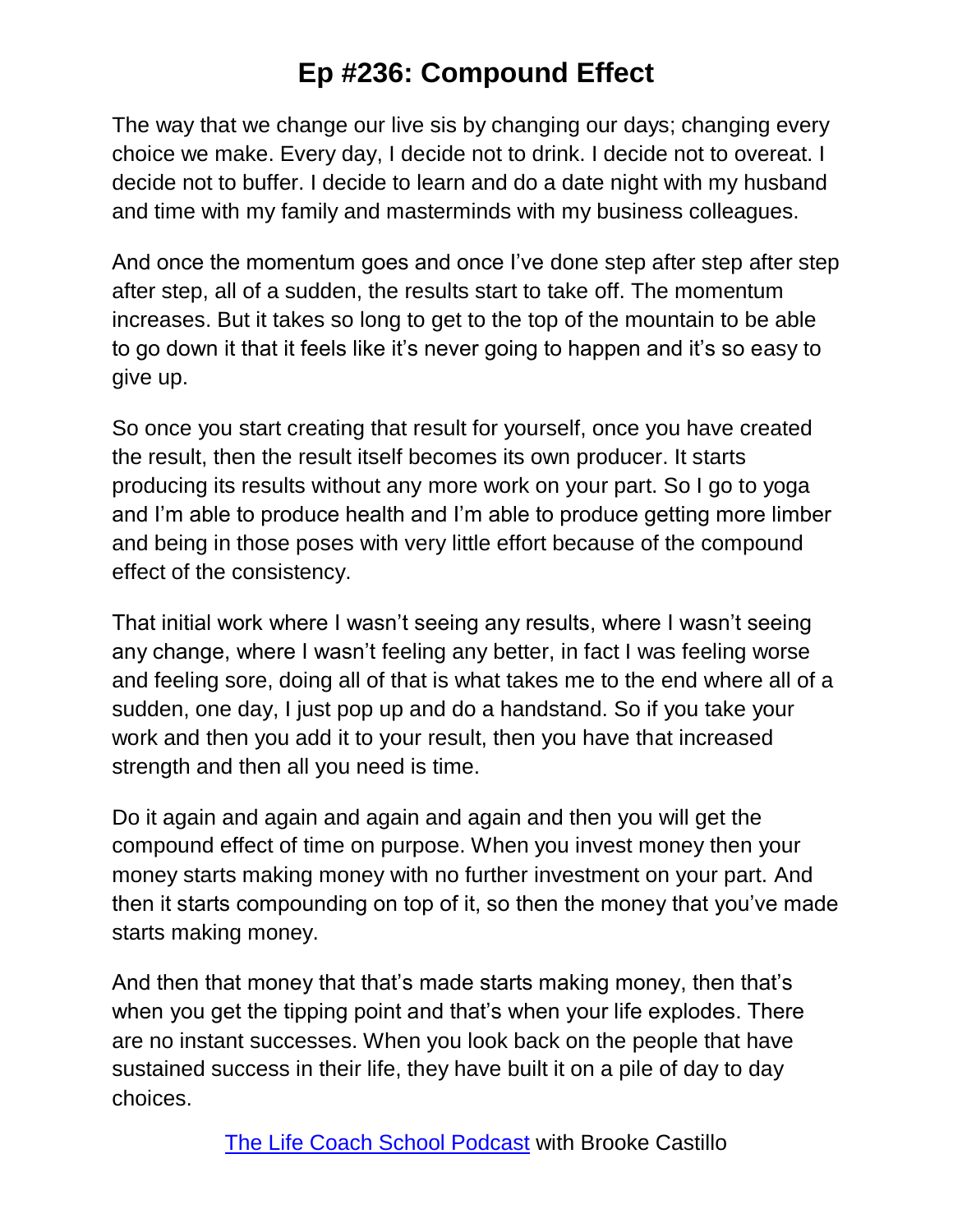So I want to speak especially to those of you who are just starting out and you feel like you're not making any progress. You feel like you're not getting the results. You're working so hard and there's no applause and nobody cares that you recorded that podcast or wrote that blog post. You have to care enough for everybody. Because I cared enough for all of us four years ago, so now, I can have this podcast.

You have to care enough to do it every single day. Commit to 365 days of doing it and notice the effect that you can create in your life. Success is built daily in the small insignificant choices that you make. That is what creates the compound effect.

I want to recommend a book on it that I think is very good. It goes into quite a bit of research, so there's some heavy stuff in there that you may not want to read, but I still think the book – it's called The Compound Effect. I really think that it has so much to offer as it applies to this concept.

And I think he also – his names Darren Hardy. I think he also might have a TED Talk. He definitely has a YouTube video where he talks about the compound effect that I think is worth it for everyone to grab a hold of that book and check it out. Darren Hardy, The Compound Effect – so good.

And even if you don't read through that book, I basically have summarized it for you here. It's the little decisions that we make every single day that turn into the biggest successes. I am living proof of it and every other person that you see is super successful in their life, you can trace it back to the compound effect of what little choices they've been making throughout their life that have added up to one big success.

Have a beautiful week, everyone. I'll talk to you soon. Bye-bye

Hey, if you enjoy listening to this podcast, you have to come check out Self-Coaching Scholars. It's my monthly coaching program where we take all this material and we apply it. We take it to the next level and we study it. Join me over at the TheLifeCoachSchool.com/join. Make sure you type in